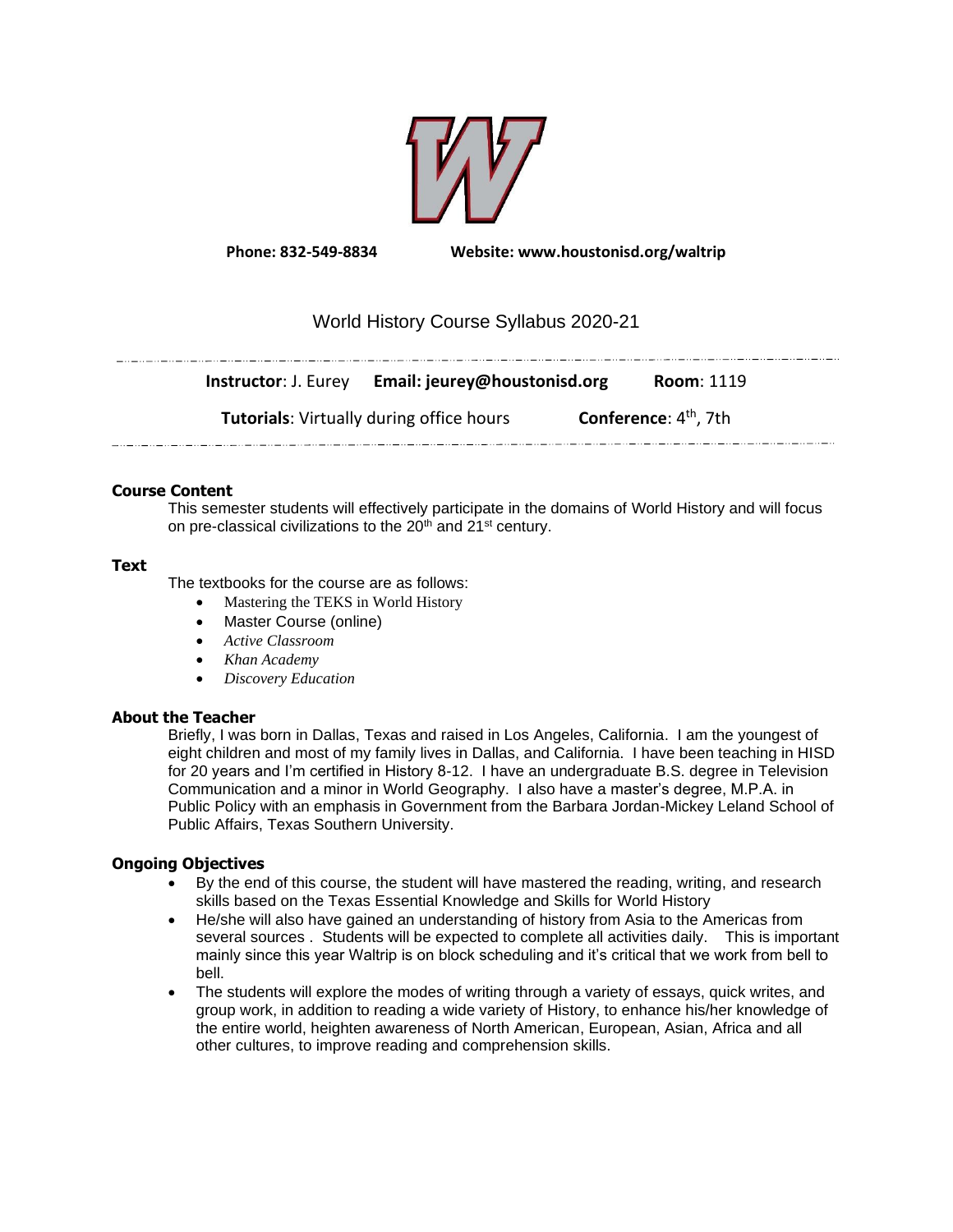### **Portfolio**

You are required to maintain an organized portfolio of assignments for the course. It will be submitted as a grade during each grading cycle.

# **Grading Scale**

Everything has a point value. If a vocabulary quiz has 11 questions, there are 11 possible points for you. If a section test has 20 questions, there are 20 possible points for you. If an exam has 72 questions, there are 72 points. Simply divide the points you receive by the number of possible points to get your percentage. The percentage will add to 100 points.

### **Attendance and Participation**

Attendance and participation are required; it is difficult to learn the content if you are not present in class. You class participation and attendance can be a deciding factor if your class average straddles two grades. Be sure to see me about any missed work if you are absent. All lessons will be taught virtually every day for the first 6 weeks. Daily participation is required for attendance.

# **Daily Required Materials**

| 1. | laptop | 2. pen | 3. paper |
|----|--------|--------|----------|
|    |        |        |          |

### **Unit Overviews**

# **Unit One (Cycle 1)**

This section focuses on debates on civilization, revolutions in Agriculture; Early river Valley Civilizations, eastern Empire Builders, Classical civilizations. This includes the Neolithic revolution, Hammurabi's Code, origin and diffusion of ideas and inventions, the importance of mathematics, religion.

### **Unit Two (Cycle 2)**

This unit establishes feudal Europe and its impact manorialism and the Roman catholic Church. This unit will also focus on the decline of Europe, and its effect on Governments throughout Europe and Asia. The Byzantine Empire will play an important role in the development of Europe and Asia. Part 2 will focus on the Islamic world: The Genesis and spread of Islam. The development of Islamic caliphates and their impact on Asia, Africa and Europe. The unit will also focus on the Byzantine Empire and the Calamitous 14<sup>th</sup> Century. Chinese innovations: from the Tang to the Ming dynasties.

#### **Unit Three (Cycle 3)**

**The Americas before Columbus:** Maya, Aztec, and the Incan empires. This unit will focus on the Columbian exchange and the Slave trade. European exploration the horrible original sin of slavery and its effect on the United states, and the world. Global trade patterns around 1500, the rise of the Ottoman Empire, and the influence of the Ming dynasty on world trade. The rise of western Intellectual thought.

#### **Unit Four (Cycle 4)**

This unit focuses on the Scientific revolution and Enlightenment period. Part 2 The American and French Revolutions in Context. The declaration of Independence, The U.S. constitution, the Declaration of the rights of man. Adam Smith and the Rise of Free Enterprise. The Industrial Revolution, market economies, the impact of inventions and their impact on the U.S.to create a Superpower

### **Unit Five (Cycle 5)**